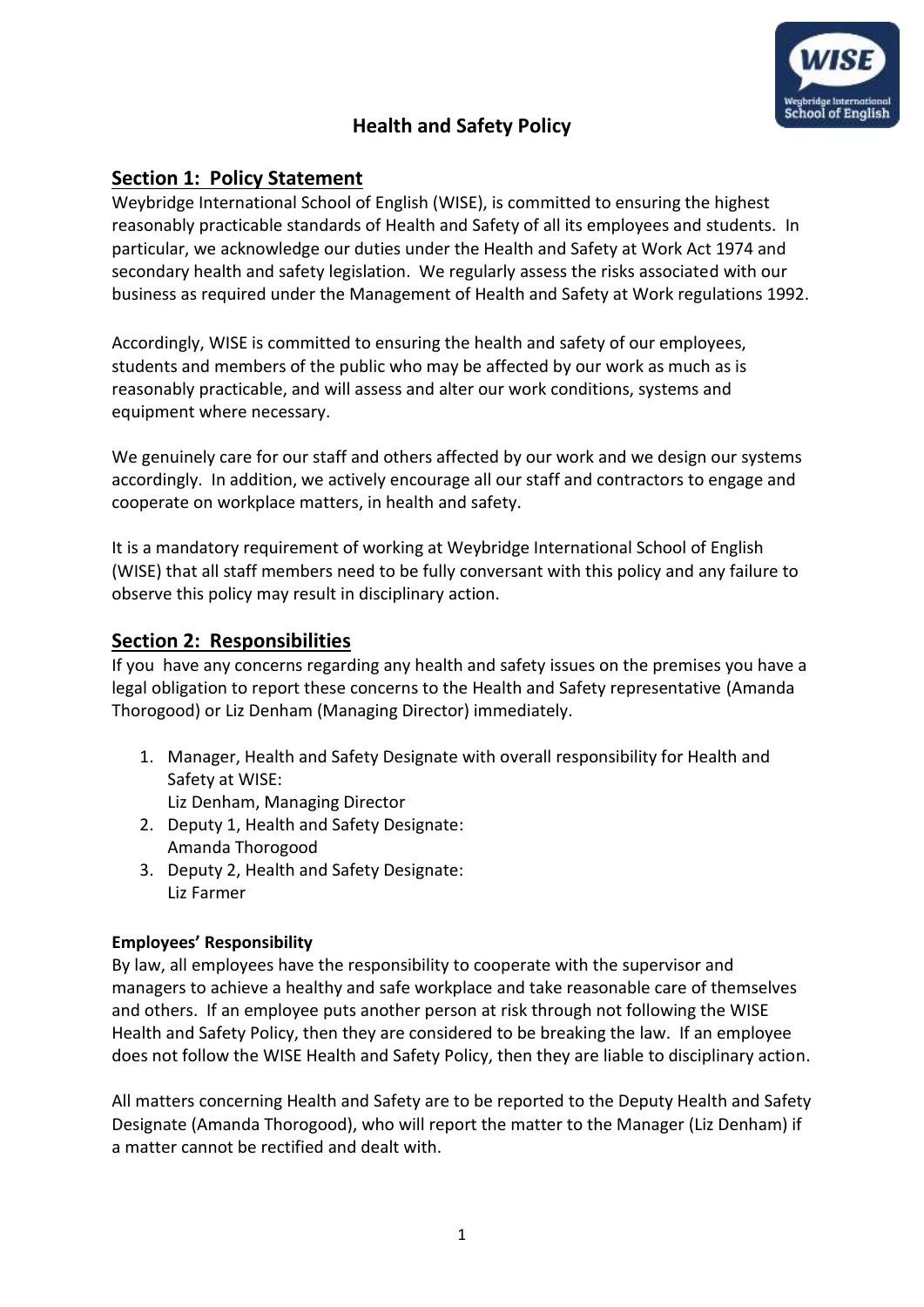#### **Students' Responsibility**

It is the responsibility of our students to cooperate with the staff and management of WISE to achieve a safe learning and working environment and to take reasonable care of themselves and others. All students are advised of this during their induction meeting. If a student notices a Health and Safety problem they should inform the Deputy 1 Health and Safety Designate (Amanda Thorogood), or the Deputy 2 Health and Safety Designate (Liz Farmer).

#### **Health and Safety Meetings with Management and Employees**

Termly staff meetings are held and minuted. Any Health and Safety concerns/updates are reported at this meeting. Any observations on risks must be reported, minuted and action taken (by Amanda Thorogood). The action should be reported at the next staff meeting.

## **SECTION 3: Accidents**

#### **First Aid**

Please see the separate First Aid Policy. There are 2 First Aid Boxes.

**First Aid Box 1**: Reception, bottom shelf, corner teacher desk, clearly marked. **First Aid Box 2**: Meeting Room 1, on right hand corner cupboard, clearly marked. The Head First Aider (Amanda Thorogood) is responsible for all first aid box contents and ensure they conform to statutory requirements.

#### **The trained first aiders are:**

- 1. Amanda Thorogood (Head First Aider)
- 2. Liz Denham
- 3. Rowan Johnson
- 4. Liz Farmer
- 5. Claudine Angear

#### **Accident/injury/illness Log**

All incidents must be logged. The Accident Log is kept with First Aid Box 1, in Reception, bottom shelf, corner teacher desk, clearly marked.

#### **Serious Accident/injury/illness**

Any fatal and major injury must be reported to the Health and Safety Executive, by phoning the Incident Contact Centre on 0345 300 9923 (opening hours Monday to Friday 8.30 am to 5 pm).

In the case of a serious accident or illness that requires professional medical attention, phone 999 or 112 (from a mobile).

If the injury/accident is not deemed serious enough for an ambulance to be called, the injured person must be accompanied to the nearest Emergency Department at the nearest Emergency and Casualty Department: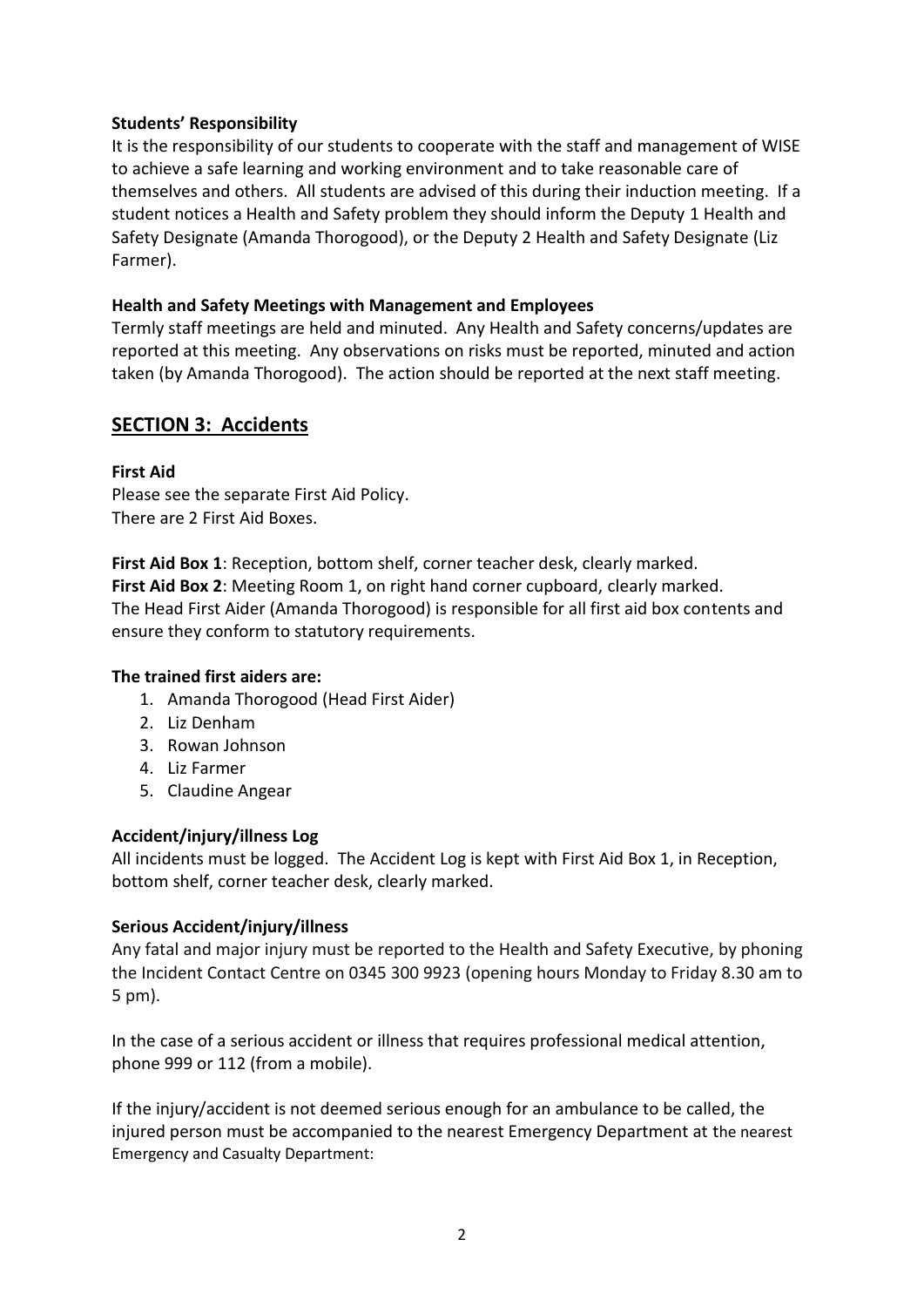St. Peter's Hospital, Guildford Road, Chertsey, Surrey, KT16 0PZ. Tel.: (01932) 87200 OPEN: 24 hours OR The Royal Surrey County Hospital, Egerton Road, Guildford, Surrey, GU27XX Tel.: (01483) 571122 OPEN: 24 hours

In serious cases, the person in charge is responsible for contacting the employee's or student's family. Amanda Thorogood and Liz Denham must be informed. This number can be found on the student's registration form. The employee's emergency contact number can be found in the Personnel Cabinet in reception.

# **SECTION 4: Fire Safety**

- Amanda Thorogood is the Fire Action Designate.
- Liz Denham is the Deputy 1 Fire Officer.
- Liz Farmer is the Deputy 2 Fire Officer.

#### **Fire Risk Assessment**

Amanda Thorogood is responsible for ensuring that the fire risk assessment is undertaken and implemented (see separate document: Fire Risk Assessment with action points, in the Health and Safety file in reception). The fire risk assessment was carried out by Alan Palm, Fire Industry Resources and Equipment Ltd., Unit 19, Enterprise House, 44 – 46 Terrace Road, Walton-on-Thames, Surrey, KT12 2SD. Tel. (01932) 222010 on 27 September, 2018.

#### **Fire Prevention**

- . Arson**:** is the most common source of fires. Ensure that debris is not left outside the building especially in the alleyway and garden.
- . Smoking: is not permitted in the building. It is permitted in the WISE garden and ends must be disposed of in the labelled bucket.
- . Combustible materials: e.g. paper, are kept away from any sources of heat (Amanda Thorogood (Liz Denham in her absence).
- . Electrical Devices: ensure that these are PAT tested and not overloaded (Amanda Thorogood). All devices show a PAT test label. This was carried out on 4/18 and the test label is valid until 4/19. Students can NOT use their own chargers in the school or can NOT use their laptop chargers in the school. A student mobile phone charger and laptop charger is available in reception and is PAT tested.
- . Gas Boiler: This is serviced annually and was last serviced on 29/1/18 and is due again by 29/1/19. A visual record is displayed on the boiler.
- . Mains electricity: All are checked and a certificate can be seen in the 'Premises File'.
- . Fire doors: must always be kept closed and must not be wedged open (apart from Reception and when tutoring a minor).
- . Fire extinguishers: Amanda Thorogood (Liz Denham in her absence) to ensure that these are never blocked and always accessible.
- . Paper, stationery, books, etc. are to be stored in tidy piles.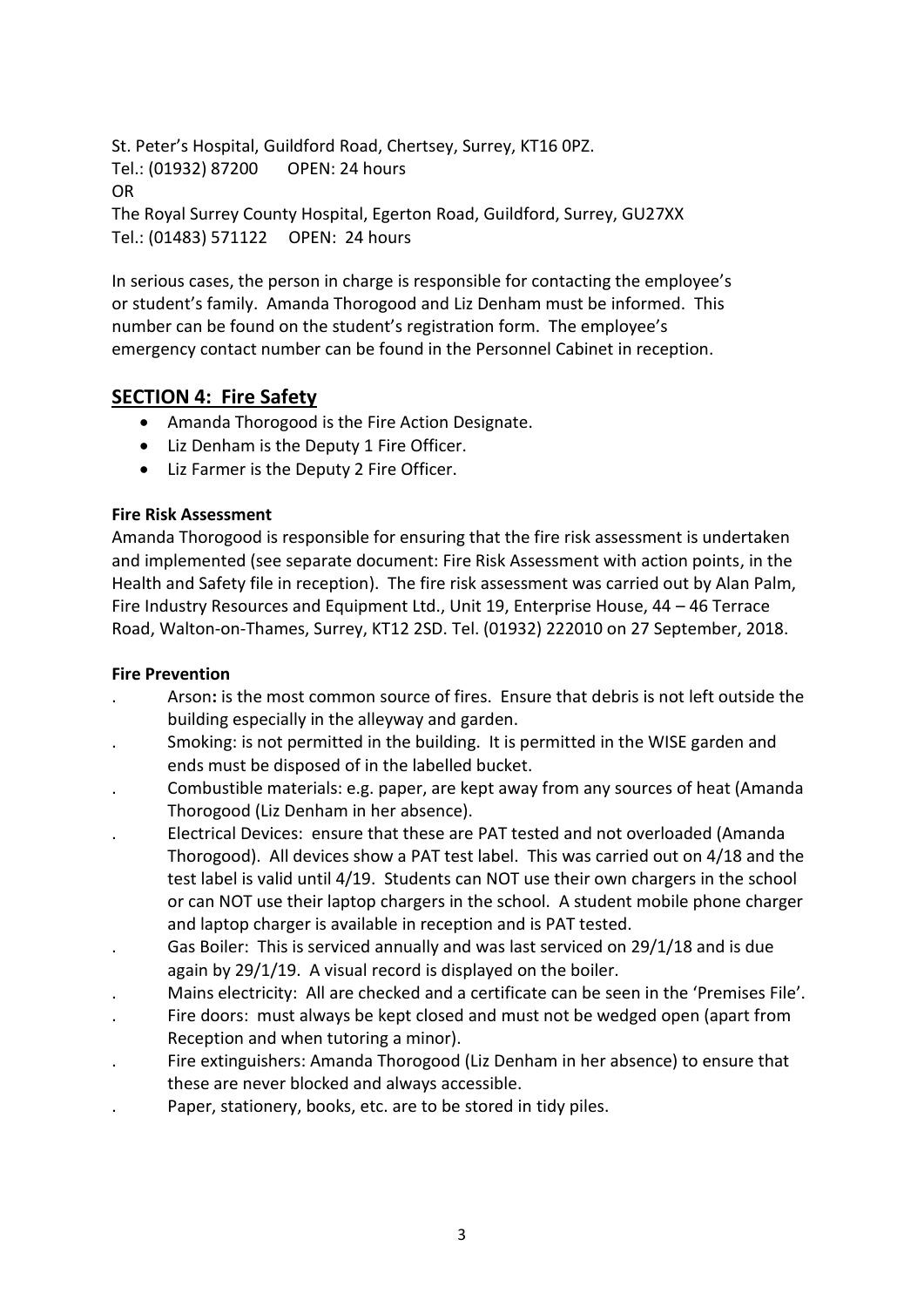#### **Fire Safety Awareness Training**

- . All staff receive fire safety awareness training at the teacher induction (Liz Denham).
- . All students are given a WISE/Student Charter to read, digest and keep. The
- student/teacher sign and date this form. Fire safety is included in this Charter.
	- . Visitors and contractors are informed of the fire exit and assembly point, on arrival.

#### **Fire Action Notices**

All classrooms and public areas have clear exit sign notices, the correct action to be taken in the event of a fire notices and a map showing the Fire Assembly Point. It is Liz Denham's responsibility to ensure that all staff and tutors (at induction and at staff meetings) are aware of what to do in the event of a fire. It is Amanda Thorogood's responsibility to ensure that all teachers inform their students of what to do in the event of a fire (via the WISE/Student Charter).

The Fire Action notices display:

- where the nearest fire alarm is
- . instructions to call the fire brigade
- . instructions to tackle the fire using appliances provided (not endangering themselves or others)
- . Close all doors
- . Assemble at the Assembly Point (Los Hermanos Car Park)
- . NOT to collect belongings
- . NOT to re-enter the building until told to do so (by Amanda Thorogood, Liz Denham or Liz Farmer.

#### **Fire Escape Routes**

Amanda Thorogood checks all escape routes in the building are free from blockages on a daily basis. If Amanda Thorogood is out of school, Liz Denham or Liz Farmer (in that order) will do this.

#### **Fire Alarms**

There is a fire alarm on every floor of the school. Amanda Thorogood is responsible for checking the fire alarms at 9am, Mondays, on a weekly basis. In her absence, Liz Denham will carry this out. A log of these is kept in the Fire and Safety Maintenance Log Book kept in the Health and Safety Policy file, in reception, above the corner teacher desk.

- Fire Alarm 1: Ground Floor near the main door.
- Fire Alarm 2: First Floor, outside reception.
- Fire Alram 3: Second Floor, on landing between the two rooms

In the event of a fire the alarm is sounded and the fire brigade called. The premises must be evacuated as quickly as possible. Teachers are responsible for escorting the students off the premises as quickly as possible. Once outside, teachers are responsible for checking that all students and other staff are safe.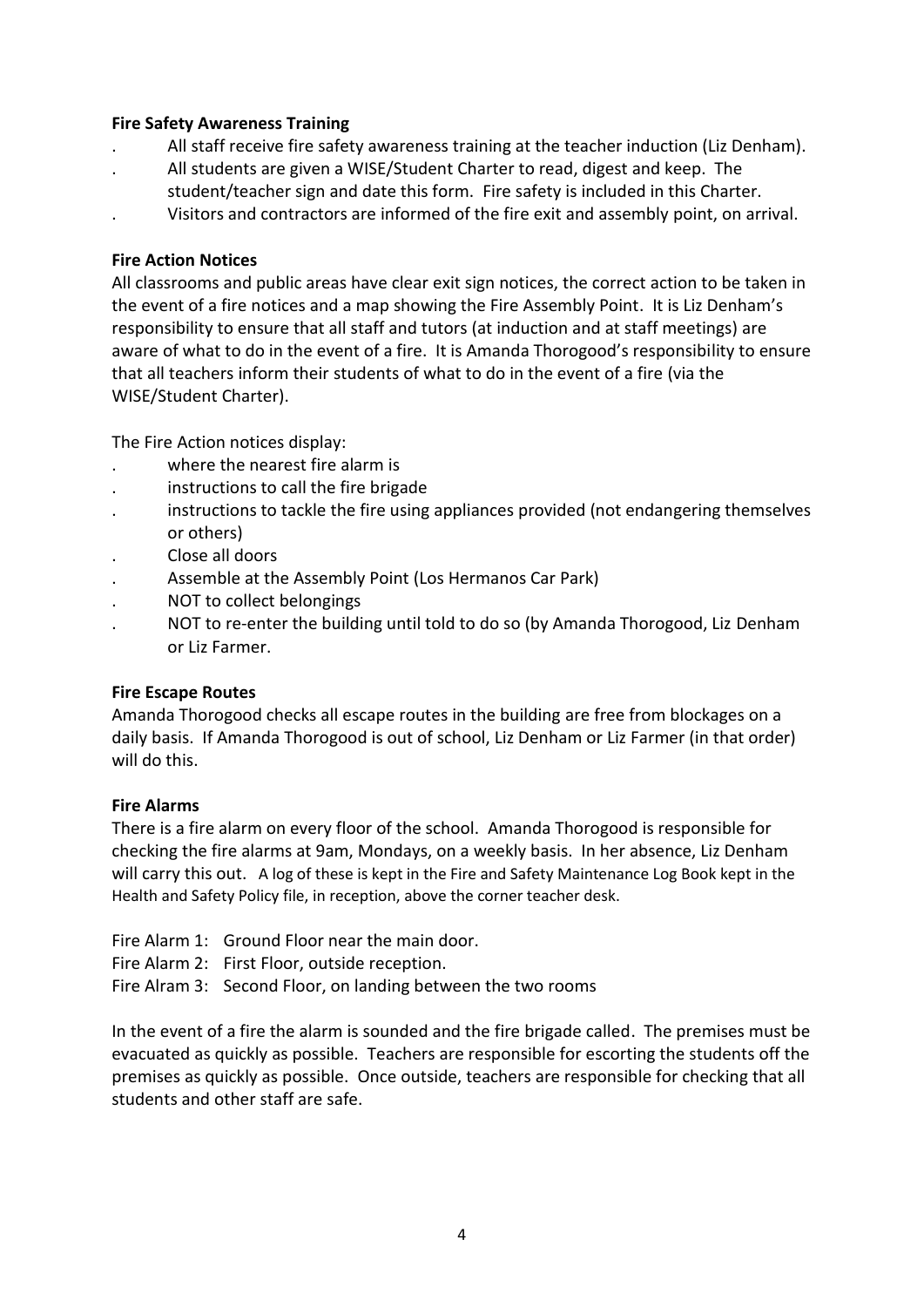#### **Fire Extinguishers**

These are checked weekly by Amanda Thorogood. A log of these is kept in the Fire and Safety Maintenance Log Book kept in the Health and Safety Policy file, in reception, above the corner teacher desk. In her absence, Liz Denham will carry this out. These are checked annually by Paragon Fire (see Certificate Health and Safety File). There is a certificate on each fire extinguisher. The fire extinguisher maintenance company responsible for the fire extinguishers is: Paragon Fire Protection, Unit 10A, Manor Way, Old Woking, Surrey. Tel: (01483) 724484

There are fire extinguishers on every floor: Ground Floor: opposite the main front door. First Floor: on landing, opposite reception door. Second Floor: on landing, near classroom 2, opposite reception door.

#### **Fire Drills**

Are carried out every four weeks by sounding the fire alarm. Amanda Thorogood is responsible for organising these. A log of these is kept in the Fire and Safety Maintenance Log Book kept in the Health and Safety Policy file, in reception, above the corner teacher desk.

#### **Fire Registration Check**

The class teacher is responsible for checking that all students in her/his class is present at the Assembly Point (Los Hermanos Car Park, Baker Street), by calling out the register and reporting this to Amanda Thorogood (Liz Denham in her absence). Teachers are to take the paper register copy with them to the Fire Assembly Point. The signing in file will be taken to the Assembly Point to ensure that all visitors present in the premises have vacated the building. Amanda Thorogood (Liz Denham in her absence or Liz Farmer) will do a sweep of the premises. Amanda Thorogood (Liz Denham in her absence or Liz Farmer) is to have overall responsibility of ensuring that all students and staff have vacated WISE premises.

#### **Reporting a Fire**

Any major fire incident is to be reported by Amanda Thorogood to the Health and Safety Executive, by phoning the Incident Contact Centre on 0345 300 9923 (opening hours Monday to Friday 8.30 am to 5 pm).

#### **Fire Advice**

WISE has access to 24/7 advice by contact the Federation of Small Businesses (FSB) Tel: 08082020888. We inform FSB of our membership no. and lead member (Liz Denham). All FSB Information can be found in the FSB file in reception, above the corner teacher desk.

#### **SECTION 5: Training**

All employees are to be trained to enable them to carry out their work safely. This includes use of: electrical appliances, workstations VDUs. The use of all other tools, e.g. use of stepladder, storage of hazardous materials are restricted to specific staff (Amanda Thorogood, Liz Denham, Liz Farmer). The person responsible for health and safety training on these premises is Amanda Thorogood.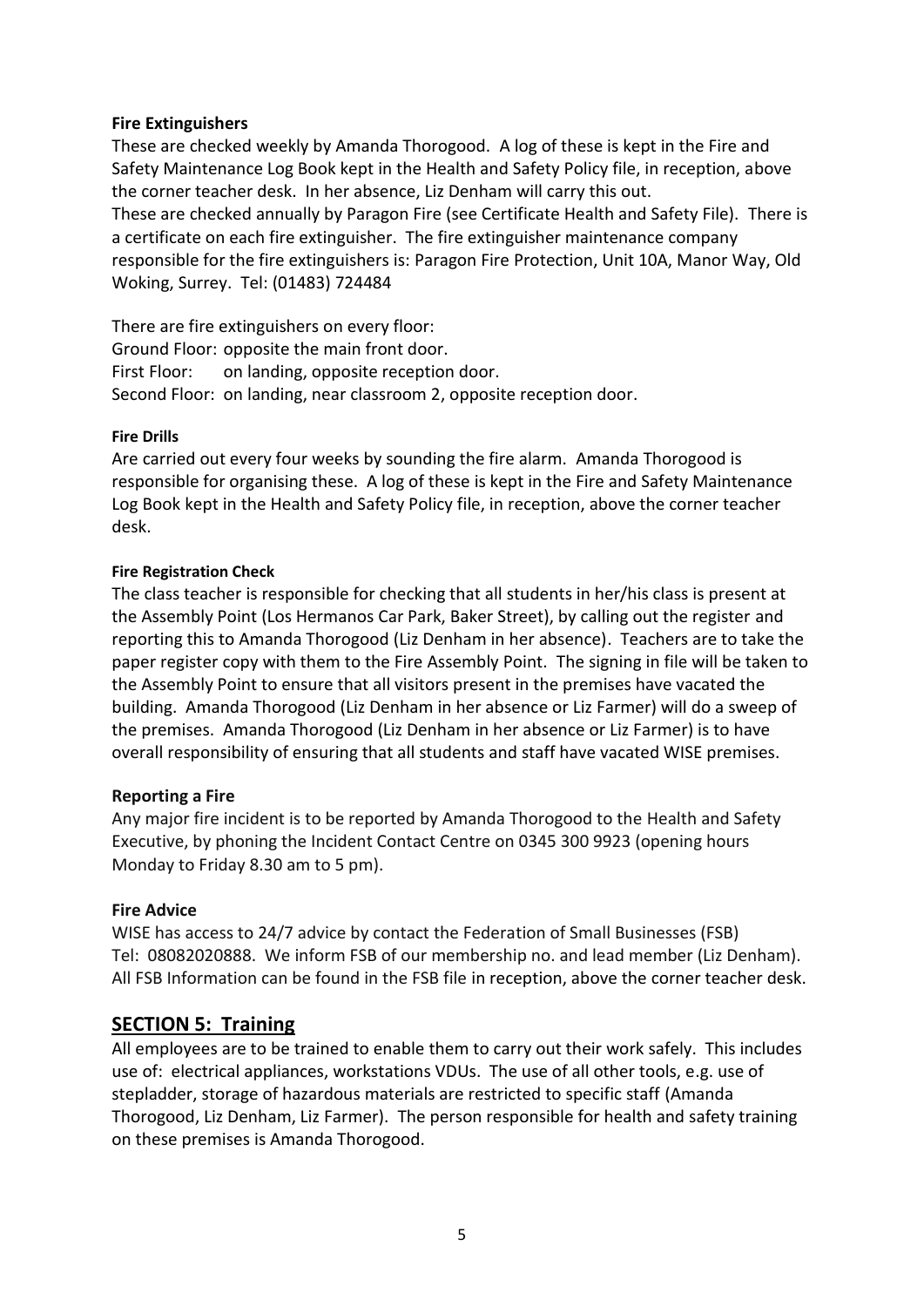# **SECTION 6: Students, staff, contractors and visitors to the premises**

#### **Students**

All students are to be made aware of the Health and Safety Policy and Fire Action on arrival. This is carried out through the WISE/Student Charter (the teachers are responsible for going through this with students in their class) and through the welcome speech (by the class teacher in the first class of term). If students join the class throughout the term, it is the teacher's responsibility to ensure that the new student reads, understands and signs the WISE/Student Charter, and goes through the teacher checklist with the new student (in teacher's register).

Overall responsibility to ensure that the above action is carried out is Katie Mansfield (Academic Manager).

#### **Staff**

All staff are to sign in and out in the Signing In Staff Book in reception. Staff should be informed of any precautions they should take regarding possible hazards. There is a column in this book for this action. It is Amanda Thorogood's (Liz Denham in her absence) responsibility to note any new hazard on a daily basis, and note in this book, and to ensure that staff sign in and out.

#### **Contractors**

All contractors are to sign in and out, in the Signing In Visitor's Book in reception. They should be informed of any precautions they should take regarding possible hazards and the fire action procedures. There is a column in this book for this action. It is Amanda Thorogood's (or Liz Denham or Liz Farmer in her absence) responsibility to note any new hazard on a daily basis, and note in this book. It is also her responsibility for ensuring signing in and out is carried out.

Contractors should carry out work on the premises at agreed specified times (and out of class times, i.e. after 3pm). Dangerous tools, equipment and machines should not be left unattended. Amanda Thorogood (or Liz Denham or Liz Farmer in her absence) is responsible for ensuring this is carried out.

#### **Visitors**

All visitors are to sign in and out, in the Signing In Visitor's Book in reception. Visitors should be informed of any precautions they should take regarding possible hazards and the fire action procedures. There is a column in this book for this action. It is Amanda Thorogood's (Liz Denham and Liz Farmer in her absence) responsibility to note any new hazard on a daily basis, and note in this book. Amanda Thorogood (or Liz Denham or Liz Farmer in her absence) is responsible for ensuring signing in and out is carried out.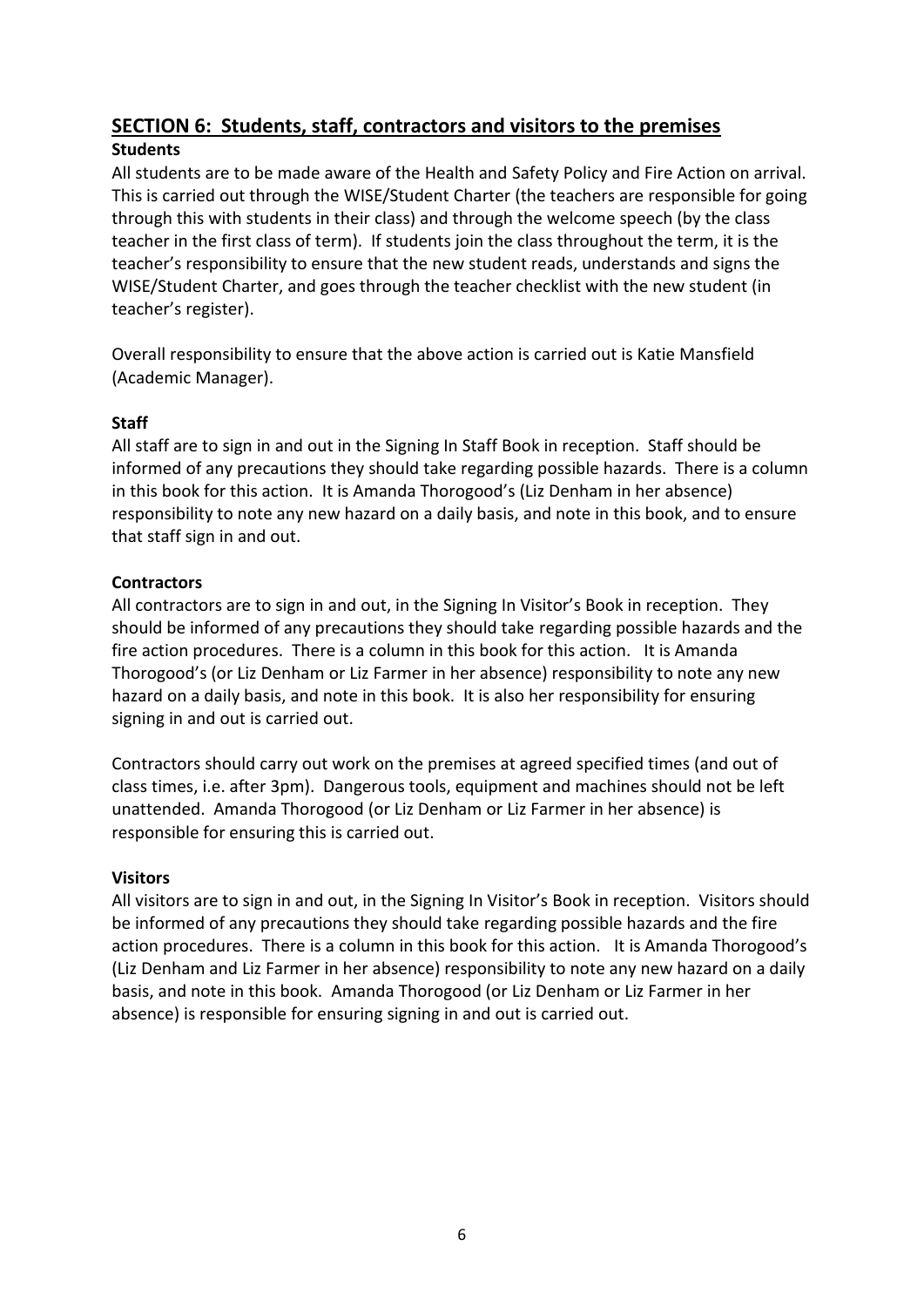# **SECTION 7: Risk Assessment**

#### **Hazardous substances**

All hazardous substances are stored in the understairs cupboard which remains locked. They key is kept in reception in the marked 'key' container, under reception desk. Amanda Thorogood is responsible for keeping these substances safe, out of reach and locked up.

| <b>Substance</b> | <b>Use</b>             | Dangers/Action                  | <b>Staff use</b> |
|------------------|------------------------|---------------------------------|------------------|
| <b>Bleach</b>    | Toilet clean           | Danger if touches               | Amanda Thorogood |
|                  |                        | skin/inhaled.                   | Liz Denham       |
|                  |                        | DISPOSABLE GLOVES are to be     | Rowan Johnson    |
|                  |                        | worn.                           | Liz Farmer       |
| Disinfectant     | Toilet and kitchen     | Danger if touches skin.         | Amanda Thorogood |
|                  | area clean             | DISPOSABLE GLOVES are to be     | Liz Denham       |
|                  | First Aid bodily fluid | worn.                           | Rowan Johnson    |
|                  | clean                  |                                 | Liz Farmer       |
|                  |                        |                                 | Claudine Angear  |
| Weed Killer      | Garden weeds           | Danger if touches skin/inhaled. | Amanda Thorogood |
|                  |                        | DISPOSABLE GLOVES are to be     | Liz Denham       |
|                  |                        | worn. Mouth and nose guard      | Rowan Johnson    |
|                  |                        | to be worn.                     |                  |

Contractors may use hazardous substances when carrying out maintenance work in or outside the premises. This work is to be carried out when class students are not on the premises (after 3pm) wherever possible and practical. The contractor is to inform Amanda Thorogood of any possible dangers and Amanda Thorogood will take necessary action to inform students/staff to stay away from the hazards.

#### **Machines/Equipment**

Amanda Thorogood (or Liz Denham or Liz Farmer in her absence) is responsible for the maintenance of all electrical equipment and machines. She is responsible for teaching all staff in the use of these machines, where necessary. The manufacturer's guidelines will be following or suppliers will be contacted if necessary. All manuals are kept in the Premises File in reception. Amanda Thorogood is responsible for keeping this file in order and up-todate.

| Machine/equipment | <b>Danger</b>   | <b>Action to avoid</b> | <b>Staff use</b> |
|-------------------|-----------------|------------------------|------------------|
|                   |                 | injury                 |                  |
| Kettle            | hot water/burns | All to take care       | Amanda           |
|                   |                 | when pouring.          | Thorogood        |
|                   |                 | All staff and          |                  |
|                   |                 | students to use        |                  |
|                   |                 | cups WITH lids to      |                  |
|                   |                 | avoid hot water        |                  |
|                   |                 | spillages.             |                  |
| Stepladder        | Fall/collapse   | Second person to       | Amanda           |
|                   |                 | hold steady. See       | Thorogood        |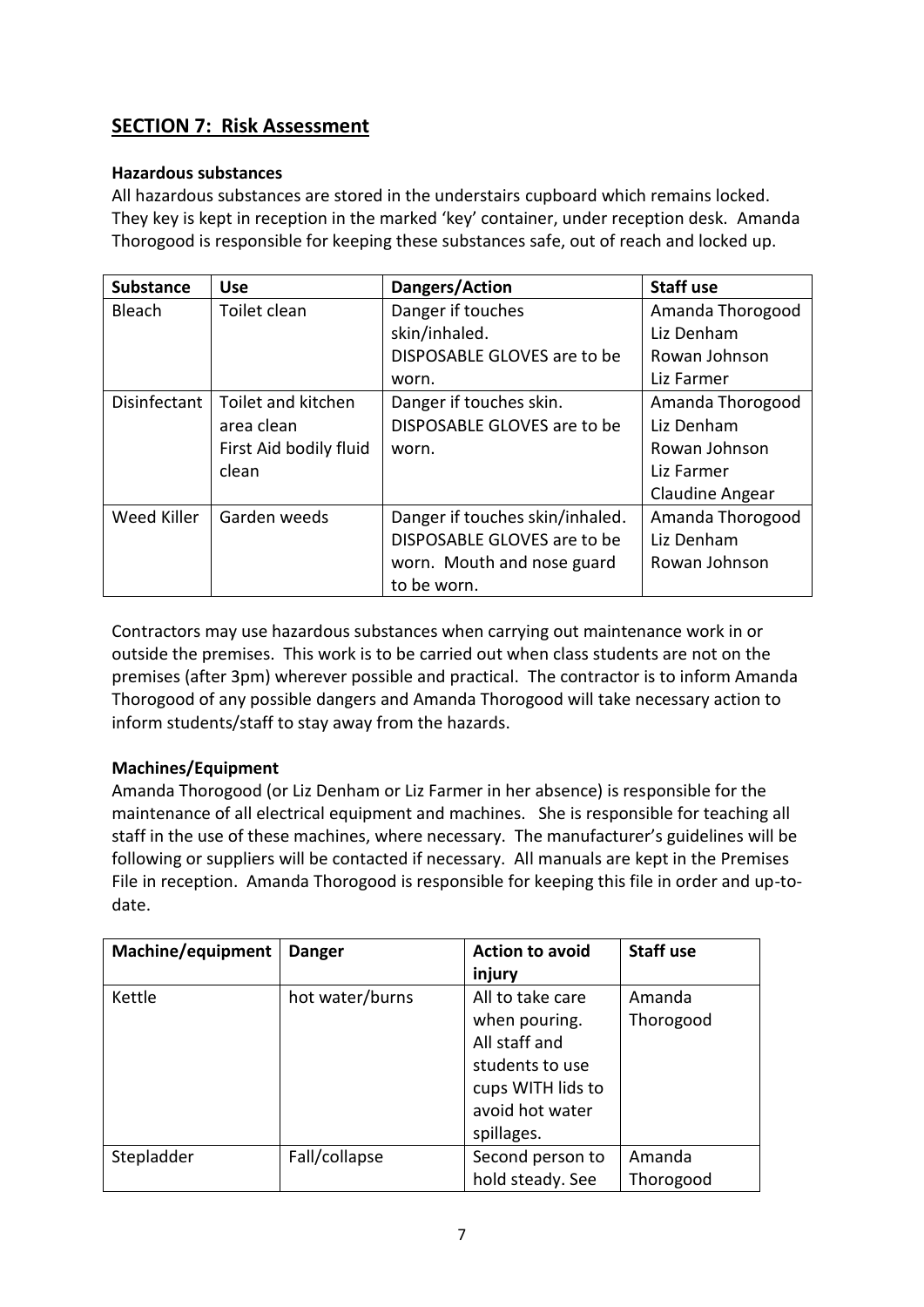|                    |                           | warning on                           | Liz Denham                     |
|--------------------|---------------------------|--------------------------------------|--------------------------------|
|                    |                           | stepladder.                          | Rowan Johnson                  |
|                    |                           | Store in locked                      | Liz Farmer                     |
|                    |                           | understairs                          | (see notice on                 |
|                    |                           | cupboard.                            | stepladder)                    |
| Photocopier        | Heat burn from            | Wear disposable                      | All staff.                     |
|                    | rollers/toners when       | gloves (to the side                  | Only                           |
|                    | changing and              | of copier).                          | Amanda                         |
|                    | unblocking.               | Trained staff only                   | Thorogood                      |
|                    |                           | to change                            | Liz Denham                     |
|                    |                           | toners/unblock.                      | Liz Farmer to                  |
|                    |                           |                                      | change toners                  |
|                    |                           |                                      | and cartridges.                |
|                    |                           |                                      | (see notice on                 |
|                    |                           |                                      | copier). Last                  |
|                    |                           |                                      | staff member                   |
|                    |                           |                                      | out to ensure                  |
|                    |                           |                                      | turned off at                  |
|                    |                           |                                      | mains.                         |
| Laminator          | Heat burn                 | Do not put fingers                   | All staff.                     |
|                    | Fingers jam               | near                                 | Amanda                         |
|                    |                           | entrance/exit.                       | Thorgood Liz                   |
|                    |                           | Use of desk                          | Denham                         |
|                    |                           | surface.                             | Liz Farmer to                  |
|                    |                           | Turn off                             | deal with fault.               |
|                    |                           | immediately after                    | (see notice on                 |
|                    |                           | use.                                 | laminator). Last               |
|                    |                           | See warning on<br>laminator.         | staff member                   |
|                    |                           |                                      | out to ensure<br>turned off at |
|                    |                           |                                      | mains.                         |
|                    | Revolving CD when         |                                      |                                |
| <b>CD Players</b>  |                           | Keep lid closed<br>when in use. Turn | All staff. (see<br>notice on   |
|                    | lid open.<br>Overheating. |                                      | players).                      |
|                    |                           | off immediately<br>after use. Turn   | Last staff                     |
|                    |                           | off at mains when                    | member out to                  |
|                    |                           | leaving classroom.                   | ensure turned                  |
|                    |                           |                                      | off at mains.                  |
| Projectors         | Overheating.              | Turn off                             | All staff.                     |
|                    | Incorrect connection.     | immediately after                    | (see notice on                 |
|                    |                           | use. Turn off at                     | projector). Last               |
|                    |                           | mains when                           | staff member                   |
|                    |                           | leaving room.                        | out to ensure                  |
|                    |                           | Connect properly.                    | turned off at                  |
|                    |                           |                                      | mains.                         |
| Kitchen Equipment: | Overheating.              | Turn off                             | All staff.                     |
| Kettle             |                           | microwave                            | Last staff                     |
|                    |                           |                                      |                                |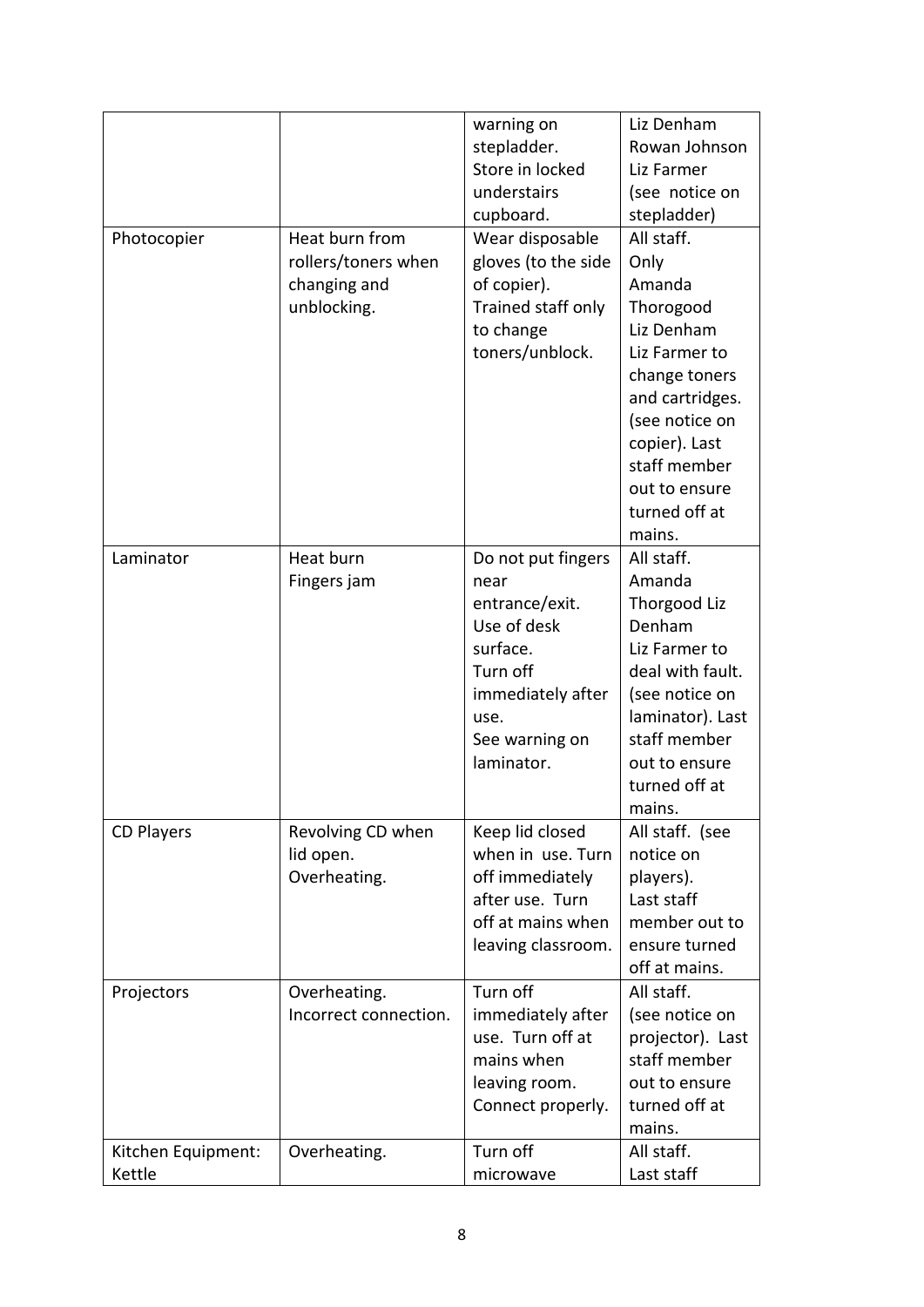| Fridge<br>Microwave                            |                                   | immediately after<br>use. (kettle turns<br>off automatically.<br>Fridge leave on.<br>Turn off at mains<br>at end of day. | member out to<br>ensure turned<br>off at mains.                                                                                                            |
|------------------------------------------------|-----------------------------------|--------------------------------------------------------------------------------------------------------------------------|------------------------------------------------------------------------------------------------------------------------------------------------------------|
| All other electrical<br>equipment              | Overheating.                      | PAT tested. Turn<br>off immediately<br>after use and at<br>mains on leaving<br>rooms.                                    | All staff.<br>Amanda<br>Thorogood is<br>responsible for<br>organising all<br>PAT testing.<br>Last staff<br>member out to<br>ensure turned<br>off at mains. |
| Lifting heavy objects                          | Injury/strain                     | To note h and s<br>guidelines<br>(Manual handling<br>and lifting heavy<br>objects)                                       | All staff.                                                                                                                                                 |
| <b>Contractor DIY work</b>                     | Spillages/inflammable<br>liquids  | Contractors<br>organised to carry<br>out work on the<br>premises out of<br>class times.                                  | Amanda<br>Thorogood to<br>liaise with all<br>contractors and<br>ensure out of<br>school timings                                                            |
| Portable<br>whiteboards classes<br>$1$ and $2$ | <b>Trapped fingers</b>            | Close legs of<br>whiteboard<br>carefully before<br>moving                                                                | All staff                                                                                                                                                  |
| Coats and bags                                 | Trip hazard/fire<br>escape hazard | Hang coats on<br>coat hooks/store<br>bags neatly in<br>locker provided<br>for staff (mtg<br>room 1) or under<br>desks    | All staff and<br>students                                                                                                                                  |

#### **Manual Handling and Lifting Heavy Objects (health and safety guidelines) Introduction**

Incorrect manual handling is one of the most common causes of injury at work. It causes work-related musculoskeletal disorders (MSDs) which account for over a third of all workplace injuries. (For the latest statistics, visit the HSE web page, [www.hse.gov.uk/statistics/causdis/musculoskeletal/index.htm.](http://www.hse.gov.uk/statistics/causdis/musculoskeletal/index.htm))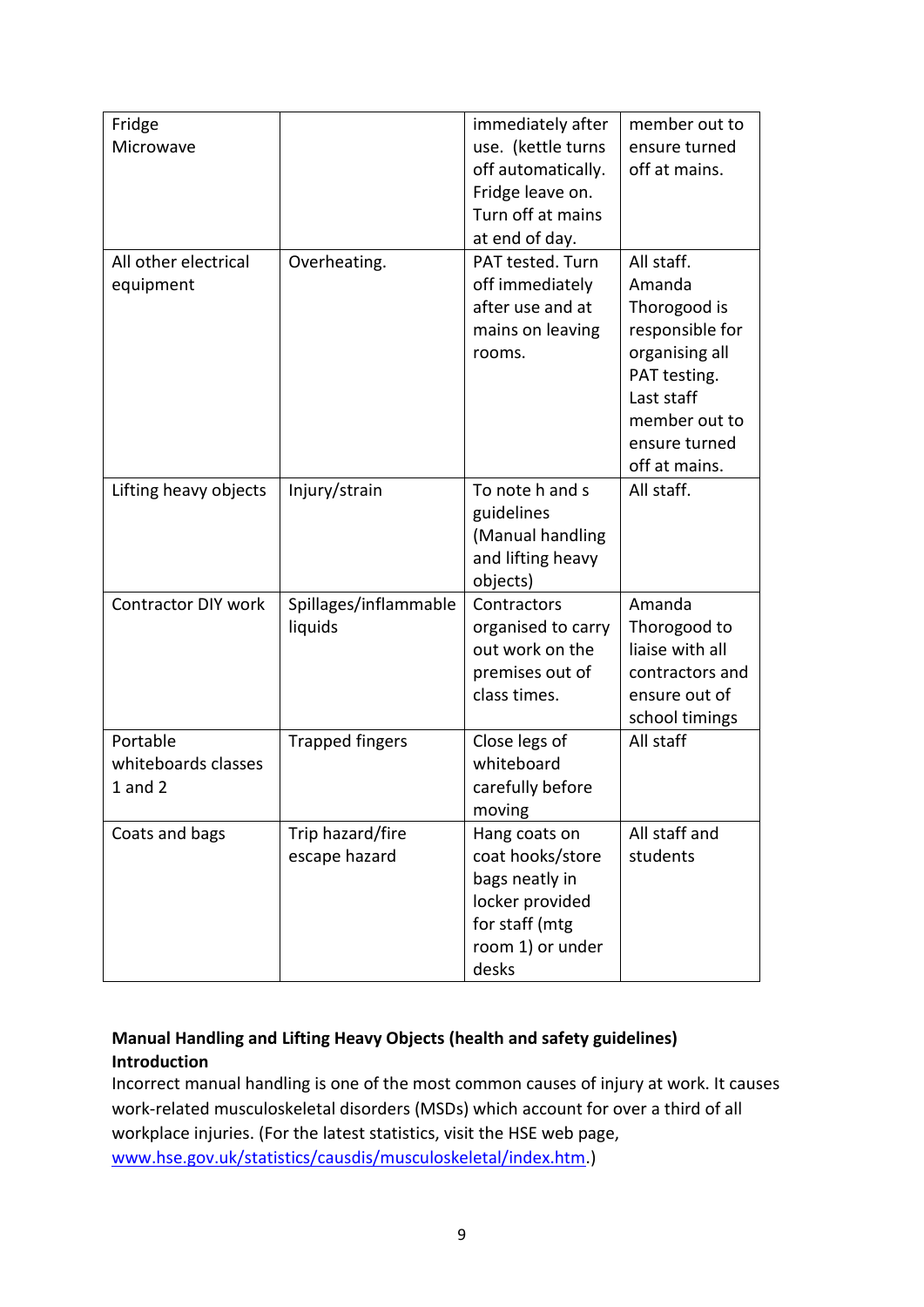Manual handling injuries can happen anywhere people are at work. Heavy manual labour, awkward postures, manual materials handling, and previous or existing injury are all risk factors in developing MSDs.

All staff are to be informed of the risks in the workplace.

The Health and Safety Executive for Employers regulations are:

- **avoid** the need for hazardous manual handling, so far as is reasonably practicable
- **assess** the risk of injury from any hazardous manual handling that cannot be avoided
- **reduce** the risk of injury from hazardous manual handling, as far as practicable.

To avoid such injuries, employees should:

- systems of work in place for their safety;
- . use equipment provided for their safety properly;
- . cooperate with their employer on health and safety matters;
- . inform their employer if they identify hazardous handling activities;
- take care to make sure their activities do not put others at risk.

It is almost impossible to ascertain 'completely safe' manual handling, but the following guidelines will reduce the risk of injury.

#### **Good Handling Techniques for Lifting**

Here are some practical tips, suitable for use in training people in safe manual handling.





**Think before lifting/handling.** Plan the lift. Can handling aids be used? Where is the load going to be placed? Will help be needed with the load? Remove obstructions such as discarded wrapping materials. For a long lift, consider resting the load midway on a table or bench to change grip.

**Adopt a stable position.** The feet should be apart with one leg slightly forward to maintain balance (alongside the load, if it is on the ground). The worker should be prepared to move their feet during the lift to maintain their stability. Avoid tight clothing or unsuitable footwear, which may make this difficult.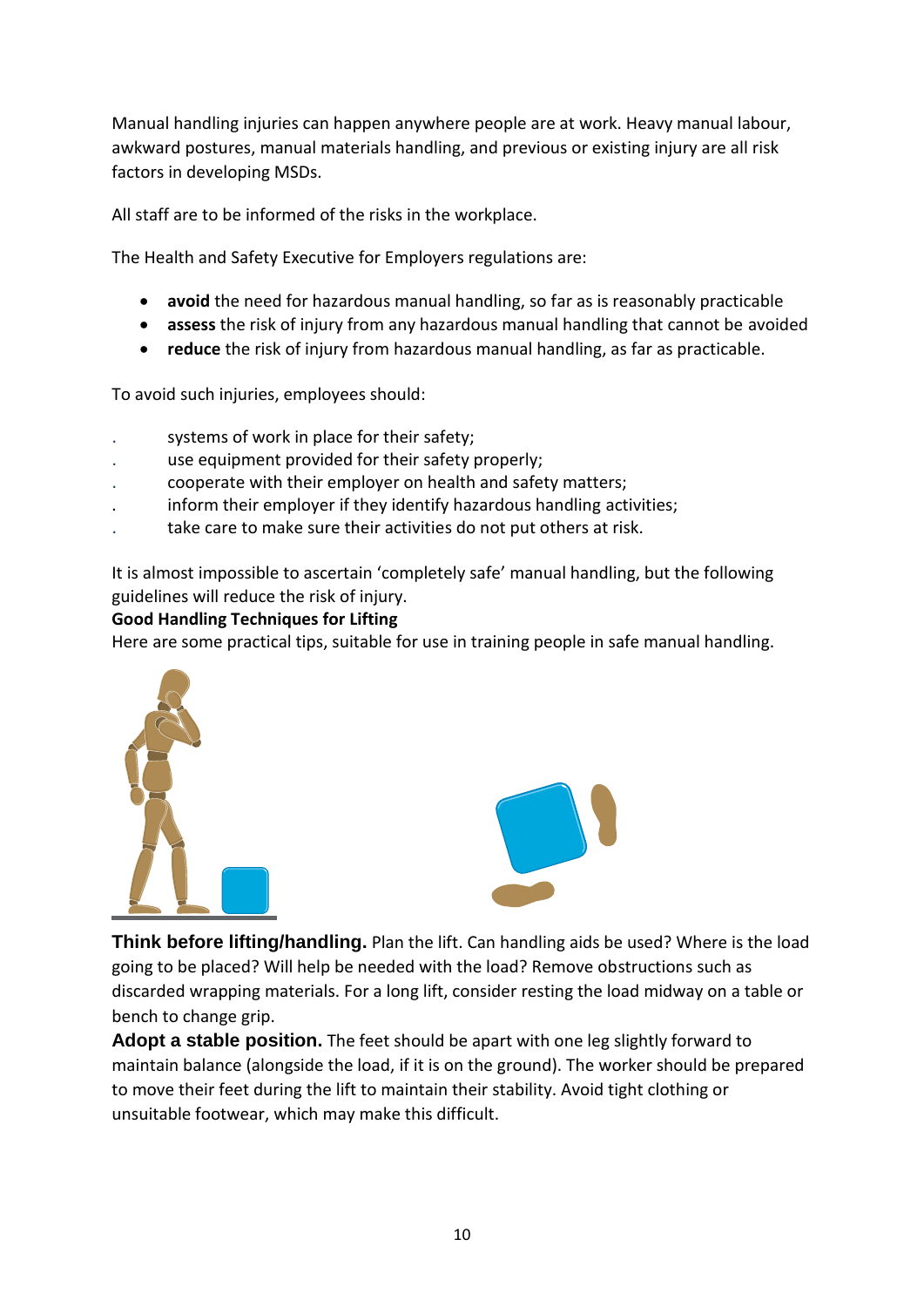

**Get a good hold**. Where possible, the load should be hugged as close as possible to the body. This may be better than gripping it tightly with hands only.

**Start in a good posture**. At the start of the lift, slight bending of the back, hips and knees is preferable to fully flexing the back (stooping) or fully flexing the hips and knees (squatting).

**Don't flex the back any further while lifting**. This can happen if the legs begin to straighten before starting to raise the load.

**Keep the load close to the waist.** Keep the load close to the body for as long as possible while lifting. Keep the heaviest side of the load next to the body. If a close approach to the load is not possible, try to slide it towards the body before attempting to lift it.

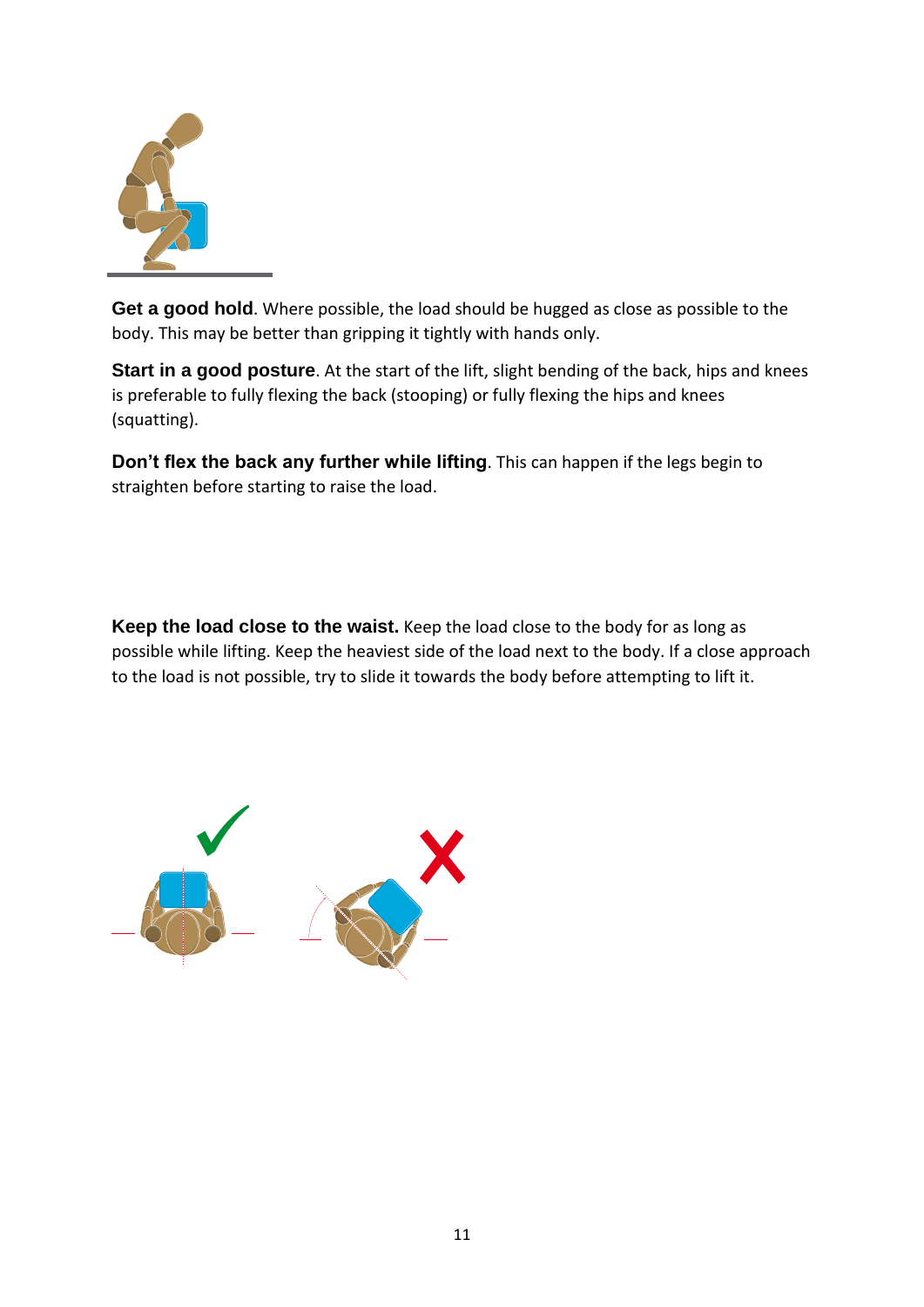



**Avoid twisting the back or leaning sideways**, especially while the back is bent. Shoulders should be kept level and facing in the same direction as the hips. Turning by moving the feet is better than twisting and lifting at the same time.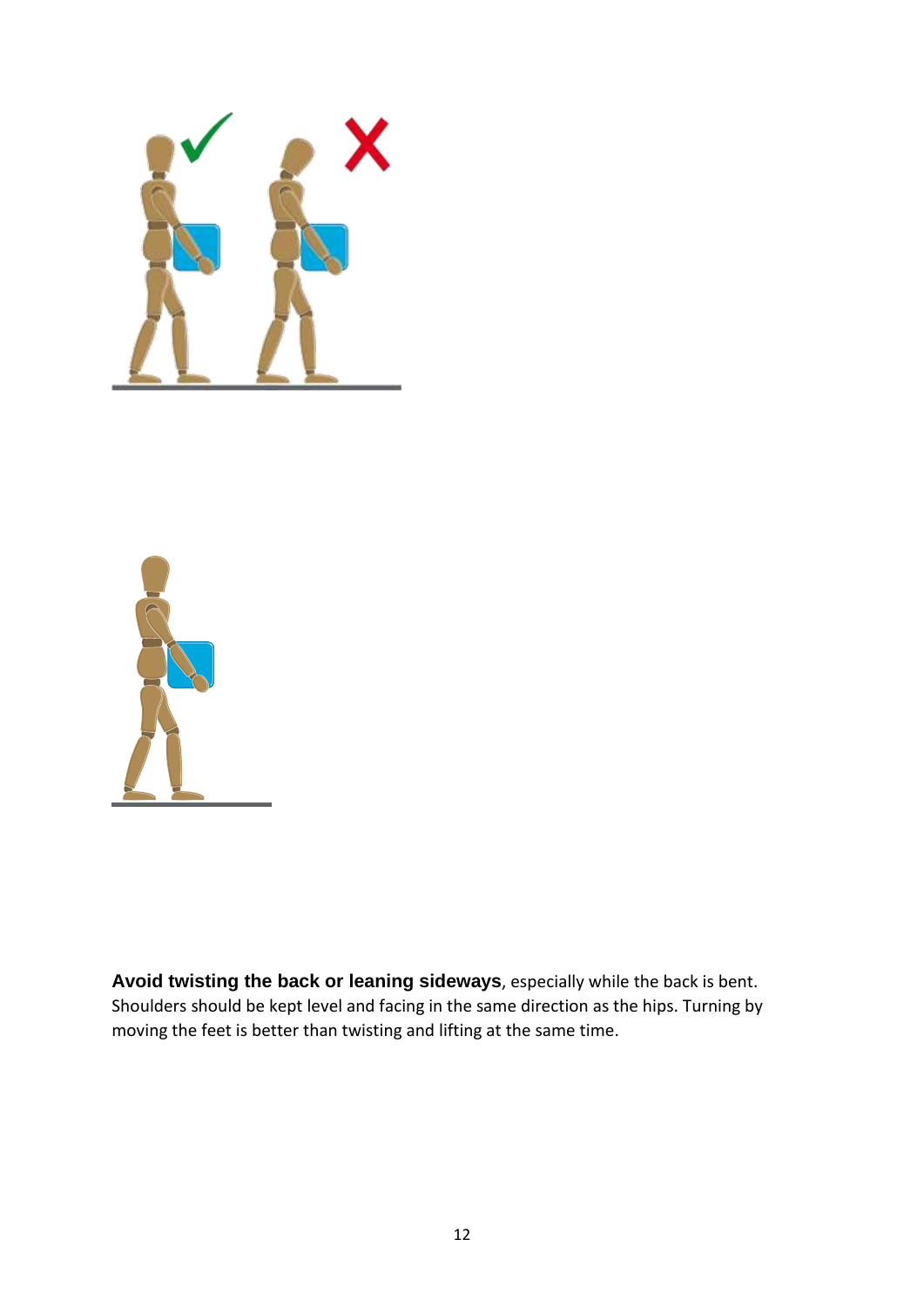**Keep the head up when handling.** Look ahead, not down at the load, once it has been held securely.

**Move smoothly**. The load should not be jerked or snatched as this can make it harder to keep control and can increase the risk of injury.

**Don't lift or handle more than can be easily managed**. There is a difference between what people can lift and what they can safely lift. If in doubt, seek advice or get help.



**Put down, then adjust** precise positioning of the load is necessary, put it down first, then slide it into the desired position.

Here are some practical points to remember when loads are pushed or pulled.

# **Good Handling Technique for Pushing and Pulling**

**Handling devices.** Aids such as barrows and trolleys should have handle heights that are between the shoulder and waist. Devices should be well maintained with wheels that run smoothly. The law requires that equipment is maintained. When you buy new trolleys etc. make sure they are good quality with large diameter wheels made of suitable material and with castors, bearings etc which will last with minimum maintenance. Consulting your employees and safety representatives will help, as they know what works and what doesn't.

**Force.** As a rough guide the amount of force that needs to be applied to move a load over a flat, level surface using a well-maintained handling aid is at least 2% of the load weight. For example, if the load weight is 400 kg, then the force needed to move the load is 8 kg. The force needed will be larger, perhaps a lot larger, if conditions are not perfect (eg wheels not in the right position or a device that is poorly maintained). The operator should try to push rather than pull when moving a load, provided they can see over it and control steering and stopping.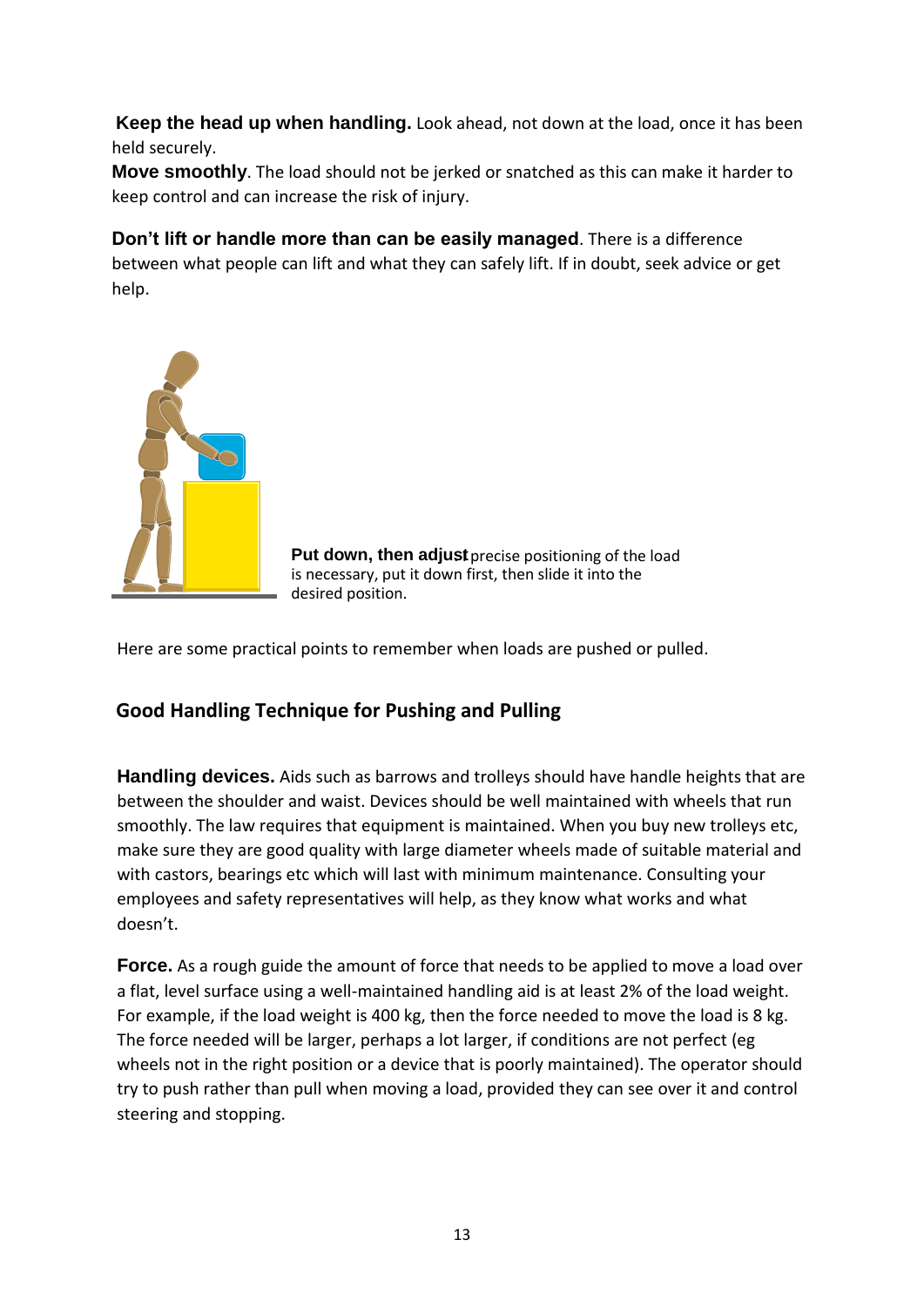**Slopes.** Employees should get help from another worker whenever necessary, if they have to negotiate a slope or ramp, as pushing and pulling forces can be very high. For example, if a load of 400 kg is moved up a slope of 1 in 12 (about 5°), the required force is over 30 kg even in ideal conditions – good wheels and a smooth slope. This is above the guideline weight for men and well above the guideline weight for women.

**Uneven surfaces.** Moving an object over soft or uneven surfaces requires higher forces. On an uneven surface, the force needed to start the load moving could increase to 10% of the load weight, although this might be offset to some extent by using larger wheels. Soft ground may be even worse.

**Stance and pace.** To make it easier to push or pull, employees should keep their feet well away from the load and go no faster than walking speed. This will stop them becoming too tired too quickly.

# **Is there a risk of injury?**

It's a matter of judgement in each case, but there are certain things to look out for, such as people puffing and sweating, excessive fatigue, bad posture, cramped work areas, awkward or heavy loads or people with a history of back trouble. Operators can often highlight which activities are unpopular, difficult or hard work.

It is difficult to be precise – so many factors vary between jobs, workplaces and people. But the general risk assessment guidelines in the next section should help you identify when you need to do a more detailed risk assessment.

# **General risk assessment guidelines**

There is no such thing as a completely 'safe' manual handling operation. But working within the following guidelines will cut the risk and reduce the need for a more detailed assessment.

- . Use Figure 1 to make a quick and easy assessment. Each box contains a guideline weight for lifting and lowering in that zone. (As you can see, the guideline weights are reduced if handling is done with arms extended, or at high or low levels, as that is where injuries are most likely to happen.)
- . Observe the work activity you are assessing and compare it to the diagram. First, decide which box or boxes the lifter's hands pass through when moving the load. Then, assess the maximum weight being handled. If it is less than the figure given in the box, the operation is within the guidelines.
- . If the lifter's hands enter more than one box during the operation, use the smallest weight. Use an in-between weight if the hands are close to a boundary between boxes.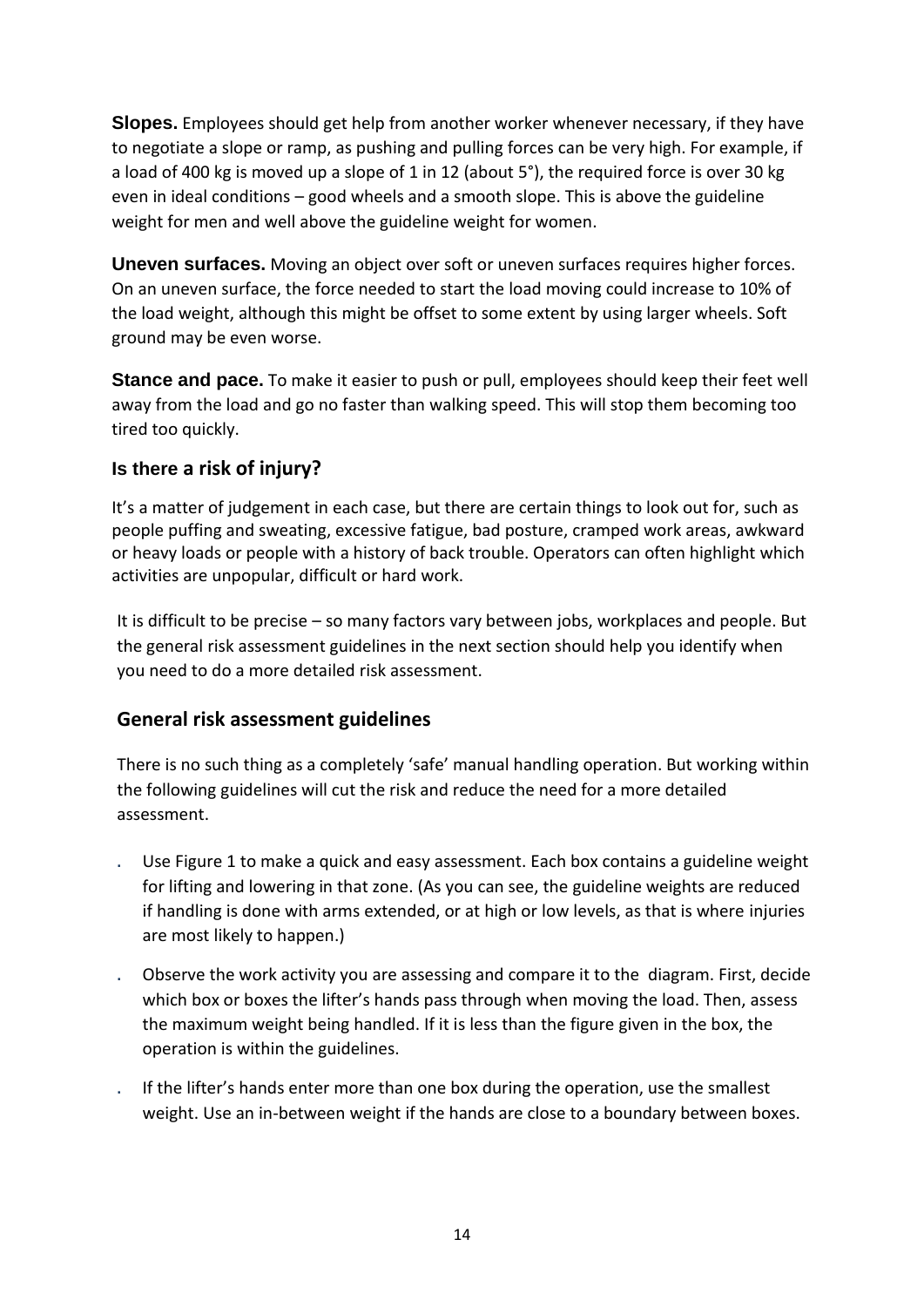. The guideline weights assume that the load is readily grasped with both hands and that the operation takes place in reasonable working conditions, with the lifter in a stable body position.



#### **Twisting**

Reduce the guideline weights if the handler twists to the side during the operation. As a rough guide, reduce them by 10% if the handler twists beyond 45°, and by 20% if the handler twists beyond 90°.

#### **Frequent lifting and lowering**

The guideline weights are for infrequent operations  $-$  up to about 30 operations per hour  $$ where the pace of work is not forced, adequate pauses to rest or use different muscles are possible, and the load is not supported by the handler for any length of time. Reduce the weights if the operation is repeated more often. As a rough guide, reduce the weights by 30% if the operation is repeated once or twice a minute, by 50% if it is repeated 5–8 times a minute, and by 80% where it is repeated more than 12 times a minute.

#### **Pushing and pulling**

The task is within the guidelines if the figures in Table 2 are not exceeded: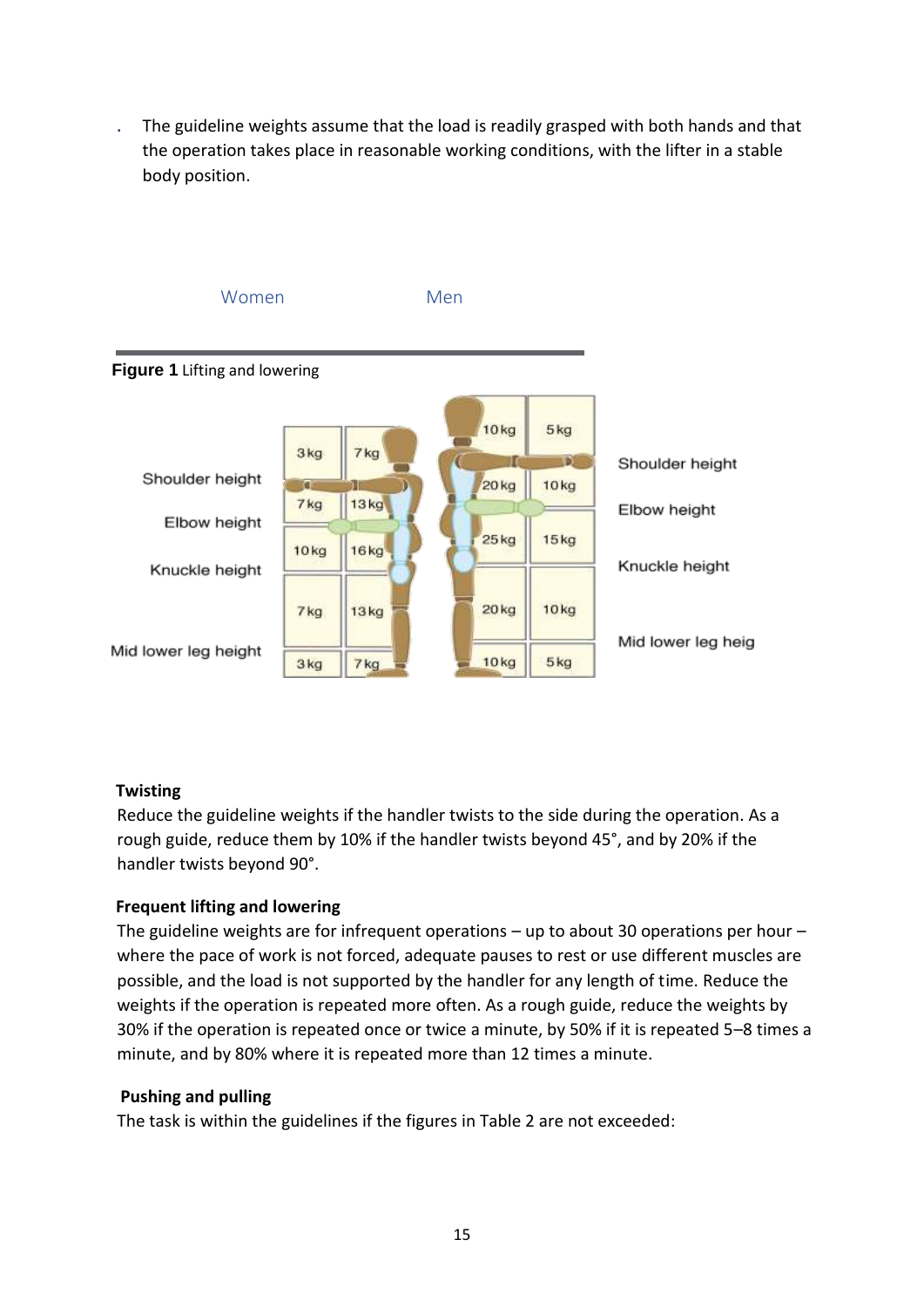#### **Table 2**

|                                            | Men              | Women |
|--------------------------------------------|------------------|-------|
| Force to stop or start the load            | 20 kg            | 15 kg |
| Sustained force to keep the load in motion | 10 <sub>kg</sub> | 7 kg  |

See 'Good handling technique for pushing and pulling' for some examples of forces required to push or pull loads.

#### **If a more detailed assessment is required**

Using Figure 1 is a first step. If it shows the manual handling is within the guideline figures (bearing in mind the reduced limits for twisting and frequent lifts) you do not need to do any more in most cases. But you will need to make a more detailed assessment if:

- . the conditions given for using the guidelines (eg that the load can be readily grasped with both hands) are not met;
- . the person doing the lifting has reduced capacity, eg through ill health or pregnancy;
- . the handling operation must take place with the hands beyond the boxes in the diagram; or
- . the guideline figures in the diagram are exceeded.

For pushing and pulling, you should make a more detailed assessment if:

- . there are extra risk factors like uneven floors or constricted spaces;
- . the worker can't push or pull the load with their hands between knuckle and shoulder height;
- . the load has to be moved for more than about 20 m without a break;
- . the guideline figures in Table 2 are likely to be exceeded.

See the HSE guidance *Manual handling* (see 'Further reading') for more advice on how to make a more detailed assessment.

HSE has also developed a tool called the Manual Handling Assessment Chart (MAC), to assess the most common risk factors in lifting, carrying and team handling. You may find the MAC useful to help identify high-risk manual handling operations and to help complete detailed risk assessments. It can be downloaded from [www.hse.gov.uk/msd.](http://www.hse.gov.uk/msd)

WISE main duty (Amanda Thorogood or Liz Denham or Liz Farmer in her absence) is to avoid lifting operations that involve a risk of injury by making the task less demanding.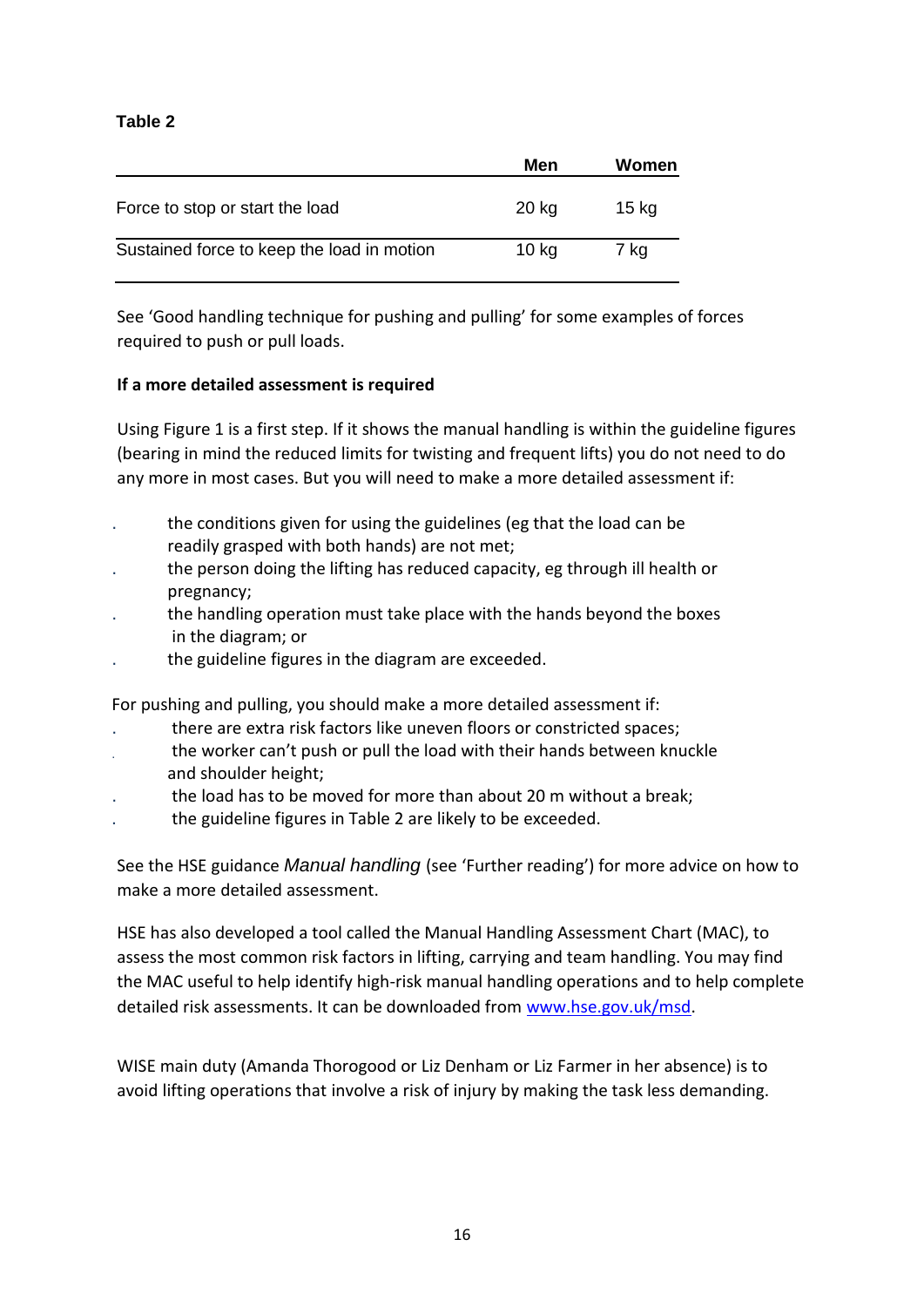#### **Cultural Activities Risk Assessment**

Cultural activity risk assessments are carried out and form completed for the different activities. These are kept in the Cultural Activity File in reception.

# **SECTION 8: Housekeeping and Premises**

#### **(Disposable gloves stored under kitchen sink)**

This is the responsibility of Amanda Thorogood, Liz Denham and Rowan Johnson. The lead is Amanda Thorogood.

**Floors and stairs** are to be kept clean, tidy and free of any unnecessary objects. Any worn through or frayed carpets or worn kitchen and toilet flooring, door mats are replaced as soon as is practicable.

**Furniture and fittings** are to be kept clean and in good order.

**Recycling Bins** are to be emptied regularly throughout the week into the recycling alley bin (weekly rota on display in toilet area; disposable gloves to be worn). They are to be washed out weekly.

**General Rubbish Bins** are to be emptied regularly throughout the week into the general rubbish alley bin (weekly rota on display in toilet area; disposable gloves to be worn). They are to be washed out weekly.

**Toilet facilities** are to be kept clean and sanitary bin emptied regularly into the general rubbish alley bin (disposable gloves to be worn; weekly rota on display in toilet area). The bin is to be washed out regularly and bag renewed. Paper towels, toilet paper, sanitary bags and anti-bacterial soap should be maintained (weekly rota on display in toilet area). **Spillages** are to be cleaned up immediately by the person who spilt the liquid.

**Lighting** - all light bulbs and tubes are replace as necessary to ensure adequate lighting at all times.

**Windows** are cleaned regularly, inside and outside.

**Temperature** – a reasonable working temperature is provided at all times. The temperature should be at least 16 degrees centigrade.

#### **SECTION 9: Safe Stacking and Storage**

This is the responsibility of Amanda Thorogood.

All materials and objects should be stored and stacked so they will not fall and cause injury. This includes books, stationery, fresh water container and teacher resources. Staff members are responsible for this and for their own belongings. Staff are allocated their own pigeon hole in reception and their own space in a locked cupboard in meeting room 1. When deliveries arrive, it is the responsibility of Amanda Thorogood (or Liz Denham in her absence or Liz Farmer) to store the delivery safely and away from public areas, then checked by Amanda Thorogood.

#### **SECTION 10: Electrical Equipment**

This is the responsibility of Amanda Thorogood.

#### **Electrical Devices**

All electrical devices are PAT tested and a valid sticker is attached to all flexes. Our electrical PAT tester is: Joe Banks, JB Electrical. E-Mail: [2jbelectrical@gmail.com,](mailto:2jbelectrical@gmail.com) Mobile: 07853 338912.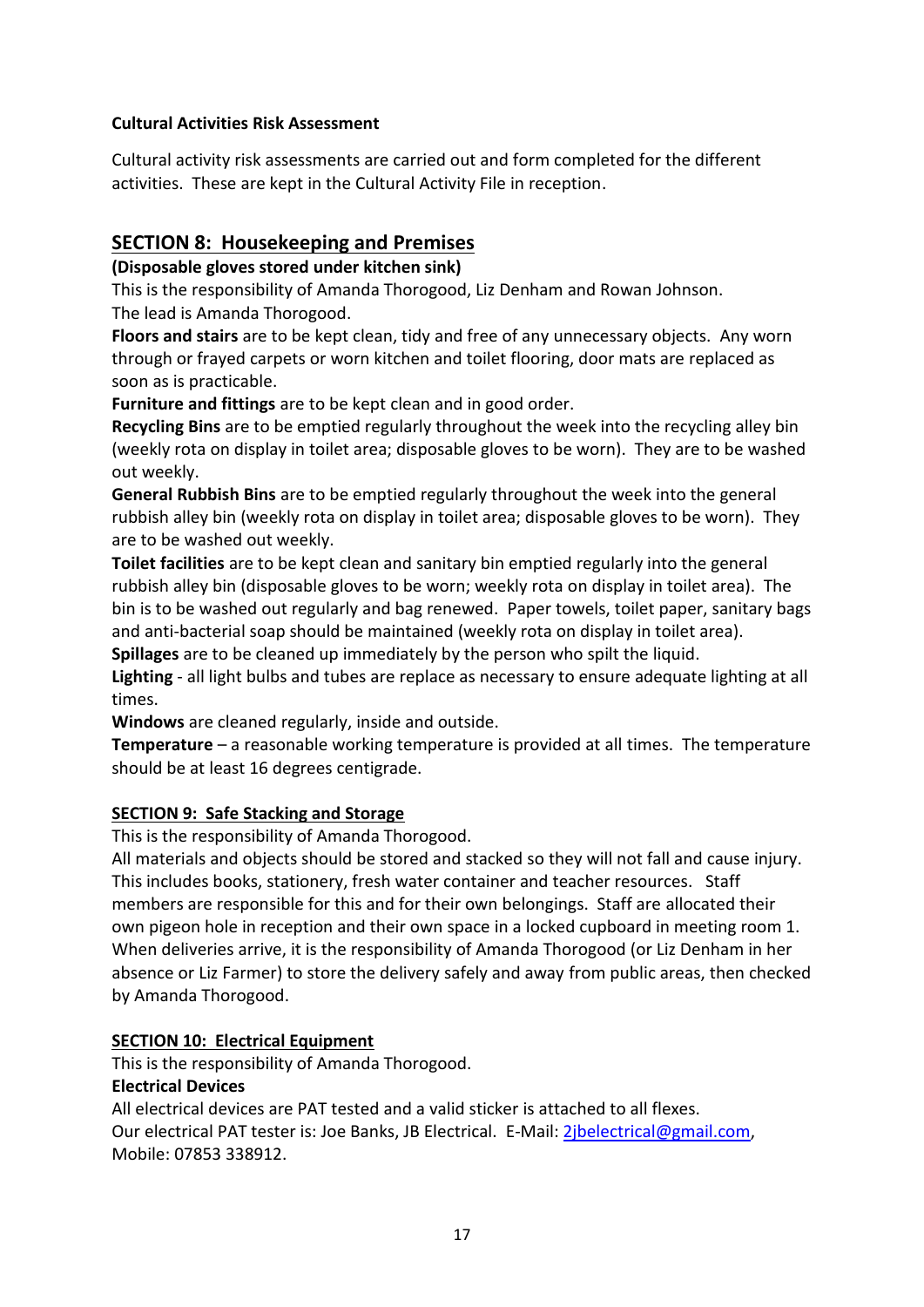Appliances are checked annually and staff inform Amanda Thorogood if different appliances are brought into WISE so that AT can arrange for one off testing.

#### **STUDENT MOBILE PHONE CHARGING**

Students who request to charge their mobile phones or laptops are to use the student mobile charger kept in reception. This is PAT tested. A report is in the Premises Folder in reception.

Amanda Thorogood and Liz Denham make regular checks of the premises to check that there are no electrical appliances that are not functioning properly. All electrical appliances are to be turned off at the mains after use. It is the responsibility of the last member of staff (Amanda Thorogood, Liz Denham, Rowan Johnson) to ensure this is checked and carried out. There are reminder signs in every room to switch off appliances at the mains.

- No leads are to cause a trip hazard.
- Faulty equipment is to be removed and disposed of or repaired or returned to the seller.
- All faulty equipment or faults with wiring are to be reported immediately to Amanda Thorogood (or Liz Denham in her absence or to Liz Farmer).

#### **Photocopier**

This is regularly serviced and a record of faults maintained by the supplier. The contact details of this service is: Advanced Business Equipment, Tavistock House, 5 Rockingham Road, Uxbridge, London, UB8 2UB. Helpdesk: (01985) 811811, option 1. A record of this is kept in the Photocopier File in reception.

There is a warning on the copier regarding changing toners and waste cartridges (Amanda Thorogood, Liz Denham, Liz Farmer) for staff to wear disposable gloves (to the side of the copier).

#### **VDUs**

- The display screen equipment are regularly cleaned (weekly rota displayed in the toilet area).
- Staff are encouraged that they are 10 minute breaks after each 50 minutes of constant use.
- Staff are responsible for organising their own eye tests and should do this on a regular basis.

#### **Projectors**

The two projectors are PAT tested and staff shown correct connection points to connect to the class computer/laptop.